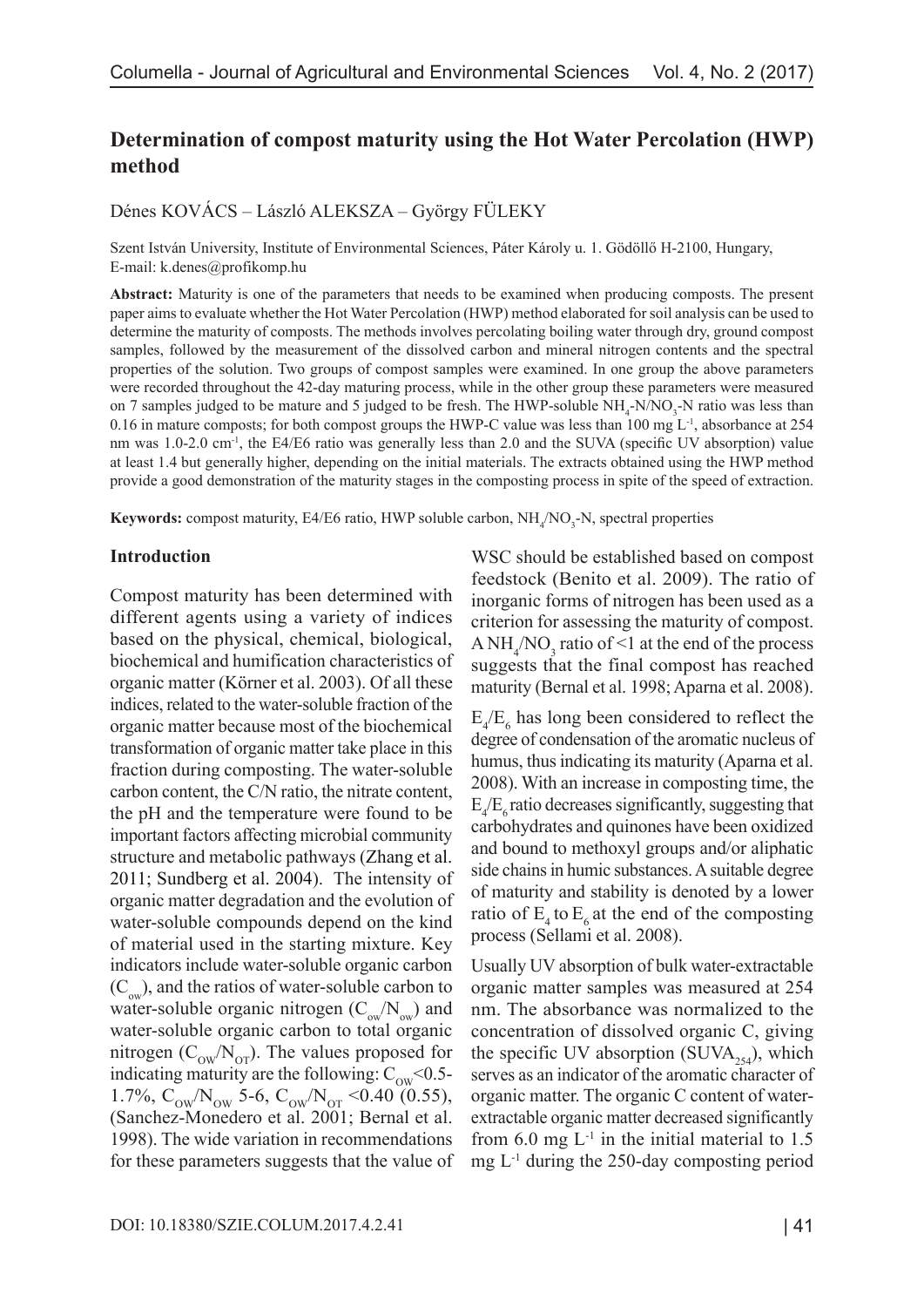towards the end of the process. The  $\text{SUVA}_{254}$ values obtained for bulk water-extractable organic matter remained constant during the first 28 days of composting (with an average value of  $0.97$  L mg<sup>-1</sup> m<sup>-1</sup>), but subsequently increased steadily to 1.77 and then to 3.02 L mg<sup>-1</sup> m<sup>-1</sup> by days 90 and 250, respectively (Said-Pollicino et al. 2007; Jaffrain et al. 2007).

The present paper aims to evaluate whether the Hot Water Percolation (HWP) method elaborated for soil analysis can be used to determine the maturity of composts. A further aim was to investigate whether the maturity values determined for German composts confirmed the results obtained using the HWP method.

# **Materials and methods**

# *Compost experiment in Gödöllő*

Two groups of composts were used in the experiments. In the first case the maturity of composts prepared at an open composting site at the Waste Management Unit in Gödöllő using the GORE™COVER technology was examined. This is a closed system measuring 1 heap 8×35×3.5 m with forced aeration (blowers on for 5 min every 20 min). The cover used was a PTFE semipermeable membrane which helps to ensure the diffusion of gases but retains heat and steam.

Using this technology the composting process involves 4 weeks of intensive maturing, followed by a further 2 weeks without cover or aeration.

The composting windrow was built from garden, park and home wastes on 10<sup>th</sup> October and the process was terminated on 21st November. The outside temperature was originally above 10°C, dropping to about 5°C from 15<sup>th</sup> November onwards.

The sampling times were 0, 2, 8, 16, 21, 30, 37 and 42 days after the establishment of the compost windrow, with a sampling depth of 40 cm.

### *Investigation of German compost materials*

The other group of composts consisted of samples kindly provided by BGK (Bundesgütegemeinschaft Kompost e.V., Köln). Five compost samples were deemed to be "fresh" and seven samples were considered to be "mature" according to the German system of classification, which is based on the Dewar self-heating test *(Table 1. and 2.)*.

# *Compost analysis*

The organic carbon content and spectral properties of the HWP extracts were determined. Hot water percolation (HWP) is a new and easily applicable soil extraction method (Füleky and Czinkota 1993) which was adapted for compost analysis (Füleky et al. 2003). In the course of hot water extraction, 5 g dry, ground compost was placed in the sample holder, after then boiling water was poured onto the compost and the resulting solution was collected as five 100 cm<sup>3</sup> samples. Approx. 1 min was required to obtain 100 cm<sup>3</sup> extract.

The extractable, hydrolysable and readily soluble elements and compounds are extracted  $(102-105\degree C)$  at 120-150 KPa during hot water percolation (Takács and Füleky 2003). The organic carbon, nitrate-N and ammonium-N contents of each extract were determined by distillation. The chromic acid test was used to *Table* 1. Fresh compost samples composition of German composts

| Sample | Ratio $v/v\%$ | Composition       |  |  |  |
|--------|---------------|-------------------|--|--|--|
| 5/1    | 50:50         | scb/gpw           |  |  |  |
| 5/2    | 70:30         | scb/gpw           |  |  |  |
| 5/3    | 90:10         | scb/gpw           |  |  |  |
| 5/4    | 70:20:10      | scb/gpw and paper |  |  |  |
| 5/5    | 50:50         | scb/gpw           |  |  |  |

scb: separately collected biowaste; gpw: garden or park waste

*Table* 2. Mature compost samples composition of German composts

| Sample | Ratio $v/v\%$ | Composition |
|--------|---------------|-------------|
| 7/1    | 15:85         | ssw/ gpw    |
| 7/2    | 70:30         | ssw/ gpw    |
| 7/3    | 80:20         | ssw/ gpw    |
| 7/4    | 80:20         | ssw/ gpw    |
| 7/5    | 70:30         | ssw/ gpw    |
| 7/6    | 100           | gpw         |
| 7/7    | 75:25         | ssw/gpw     |

ssw: sewage sludge, sawdust, wood shaving; scb: separately collected biowaste; gpw: garden or park waste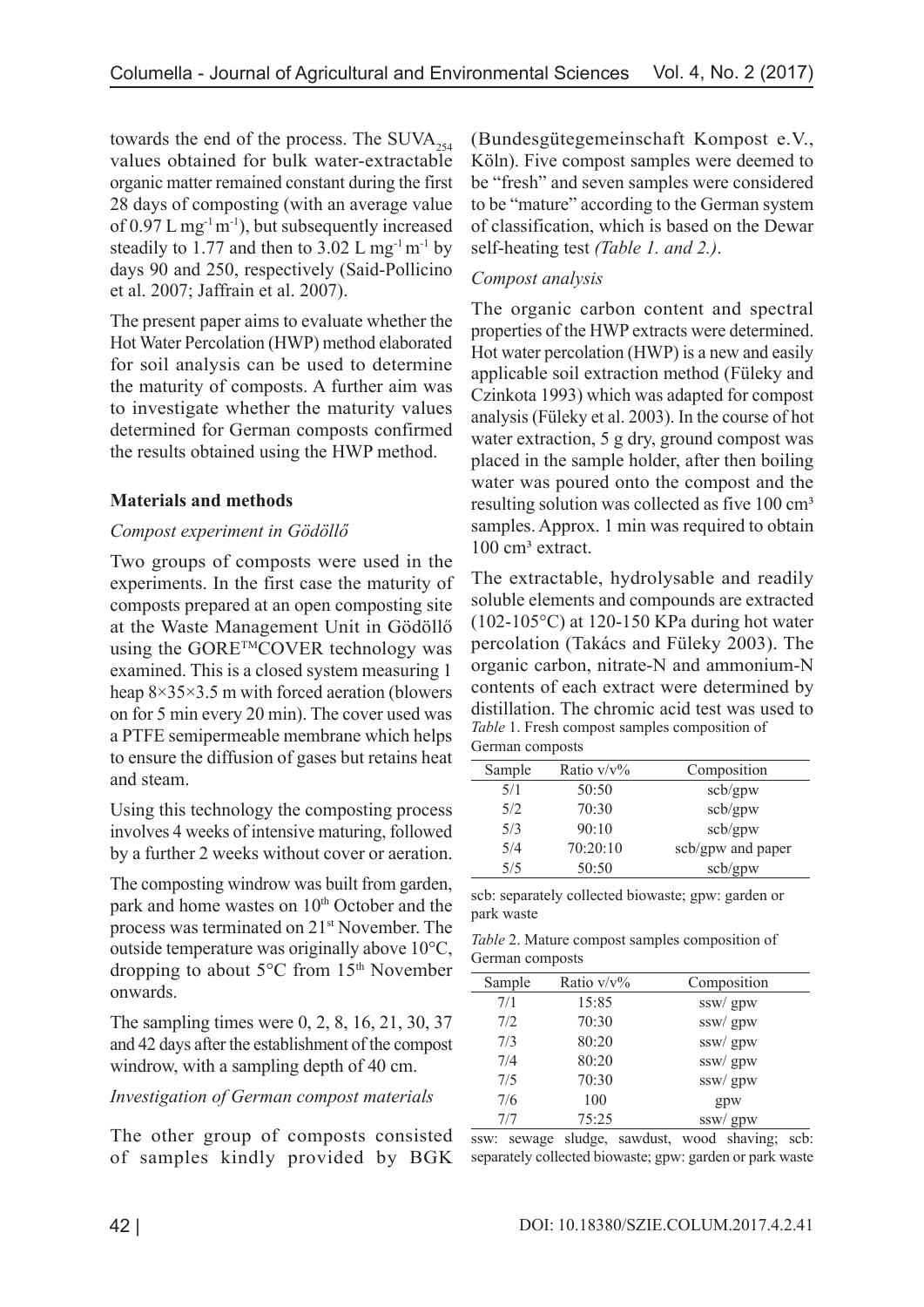determine the carbon content, while the optical density was measured at 254, 465 and 665 nm. Except of  $\Sigma$  HWP-C content, the analysis of all parameter were determined from first 100 cm3 of extract. 2 repetitions were used in the experiments. The statistical method used was analysis of variance.

### **Results and Discussion**

### *Gödöllő compost materials*

A first-order kinetic function was fitted to the C content determined from hot water extracts of composts at various stages of maturity and to the quantity of water percolated. Then the

parameters of the function were determined, including the maximum extractable C content (∑ HWP-C), which declined substantially as composting *proceeded (Figure 1. and Table 3.)*. Data in the table marked HWP-C represent the C concentration found in the first 100 cm<sup>3</sup> portion.

In the case of the compost samples are shown in *Table 3*. the quantity of HWP-C was far higher in incompletely matured samples than in those judged to be mature. The amount of total organic carbon significantly decreased during the composting process *(Table 3.)*. When the HWP-C content decreases during maturation, it means that the amount of fulvic acids also



*Figure*. 1. First-order kinetics of organic carbon release during hot water percolation of compost samples during the composting process. (SzD5% (0 day): 127; SzD5% (2 day): 74; SzD5% (8 day): 95; SzD5% (16 day): 37; SzD5% (21 day): 68; SzD5% (30 day): 48; SzD5% (37 day): 25; SzD5% (42 day): 10.)

*Table* 3. Hot water extracted (HWP)-C and the spectral properties of Gödöllő compost materials

| Days     | $Org.-C$ | HWP-C       | $\Sigma$ HWP-C | $254 \text{ nm}$ | $465$ nm      | $665$ nm  | <b>SUVA</b>                          | E4/E6 |
|----------|----------|-------------|----------------|------------------|---------------|-----------|--------------------------------------|-------|
|          | $\%$     | $mg L^{-1}$ | $mg L^{-1}$    | $cm^{-1}$        | $\rm cm^{-1}$ | $cm^{-1}$ | $L$ mg <sup>-1</sup> m <sup>-1</sup> |       |
| $\theta$ | 45.40    | 605.0       | 1910           | 6.71             | 0.310         | 0.062     | 1.11                                 | 5.11  |
| 2        | 41.02    | 289.0       | 807            | 3.05             | 0.210         | 0.056     | 1.06                                 | 3.79  |
| 8        | 20.89    | 97.6        | 240            | 1.52             | 0.096         | 0.026     | 1.56                                 | 3.62  |
| 16       | 21.51    | 133.0       | 285            | 1.43             | 0.144         | 0.035     | 1.34                                 | 3.21  |
| 21       | 18.78    | 108.0       | 233            | 1.39             | 0.120         | 0.044     | 1.28                                 | 2.70  |
| 30       | 20.47    | 75.7        | 145            | 1.15             | 0.083         | 0.030     | 1.53                                 | 2.73  |
| 37       | 11.26    | 49.3        | 121            | 1.59             | 0.075         | 0.026     | 3.24                                 | 2.80  |
| 42       | 11.83    | 27.9        | 86             | 0.92             | 0.044         | 0.025     | 3.46                                 | 1.74  |
| SzD5%    | 2.13     | 17.54       | 29.94          | 0.29             | 0.05          | 0.05      | 0.44                                 | 0.88  |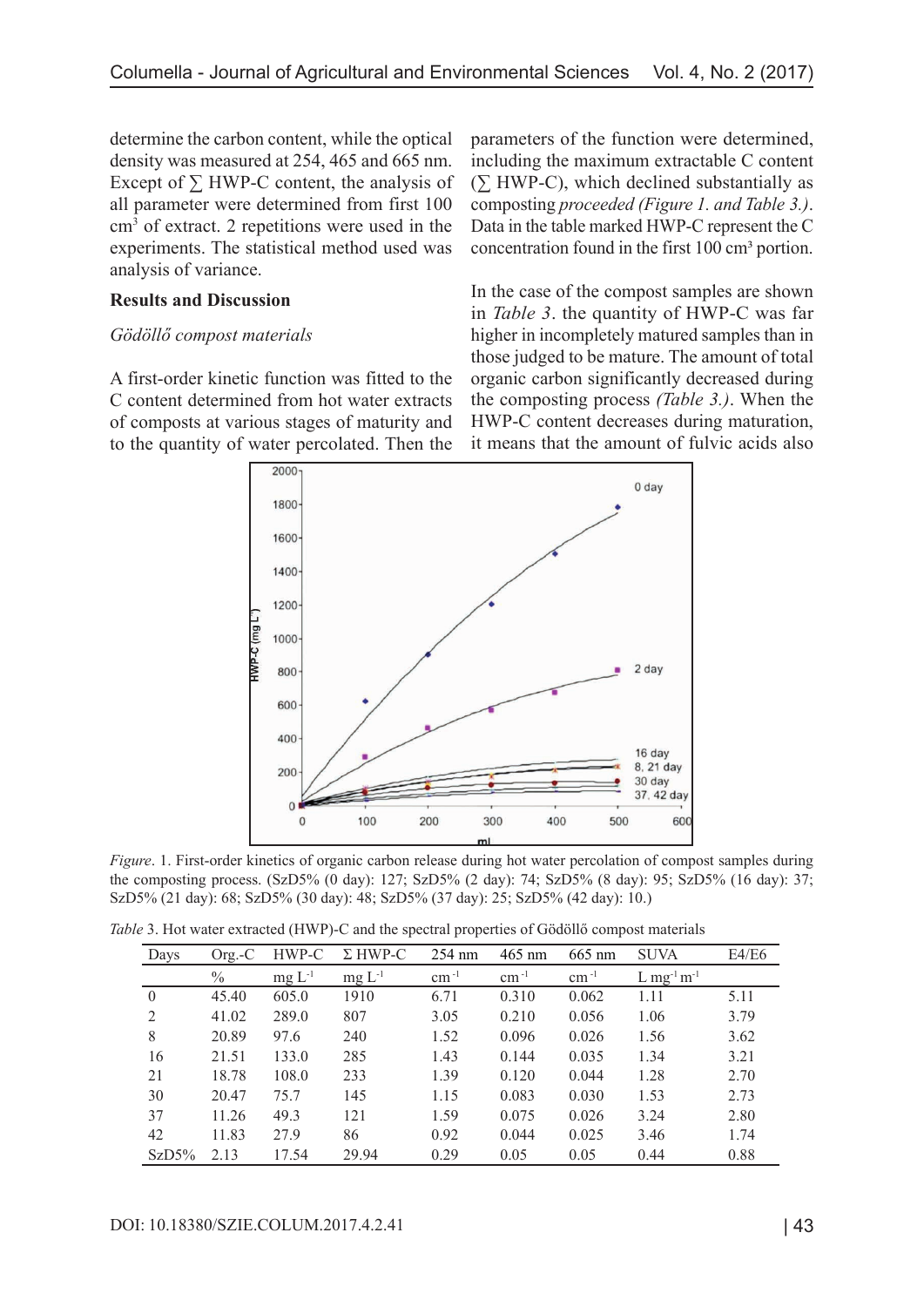decreases. At the same time the amount of humic acid increases (however the method is not able to measure that). Thus the decrease of the fulvic acid suggests its transformation, which means the increase of humic acid, and this process goes with maturity (Sugahara & Inoko, 1981; Inbar et al.1990). Additionally, the hot water-soluble HWP-C content decreased from 605 mg L-1 on the day 0 of composting to 27.9 mg  $L^{-1}$  on the 42nd day *(Table 3.)*. There was a strong positive correlation between the HWP-C content of the first  $100 \text{ cm}^3$  fraction and the sum of the 5 x 100 cm<sup>3</sup> fractions (R=0.99), which means that it was sufficient to measure the carbon content and spectral properties of the first HWP fraction only. The measured HWP-C content is naturally less than the values reported by other authors (0.5-1.7%) (Benito et al. 2009; Sellami et al. 2008), because hot water percolation is a rapid method taking only one or two minutes. There was a very strong linear correlation between absorbance at 254 nm and the HWP-C content of the first 100 cm<sup>3</sup> extract and the sum of the 5  $x$  100 cm<sup>3</sup> fractions (R=0.97, R=0.96), and also between absorbance at 465 and 665 nm and the HWP-C content of the extracts (R=0.95, R=0.79).

First of all, organic molecules degrade as a result of enzymatic breakdown, leading to a large volume of water-soluble C. Then, as composting progresses, the smaller molecules synthesize into macromolecules and become water-insoluble. The absorbance was measured at 254 nm is proportionate to the amount of fulvic acid. Both the HWP-C content was measured in the first 100 cm<sup>3</sup> and the  $5 \times 100$  cm<sup>3</sup> extracts and the optical density was measured at 254 nm, 465 nm and 665 nm indicate a decrease in fulvic acid during the process of maturation *(Table 3.)*.

The SUVA values proved the presence of larger aromatic molecules. The trend seen in Table 3. is very similar to that reported by Said-Pollicino et al. (2007), who noted a sudden increase in SUVA after the  $28<sup>th</sup>$  day of composting, indicating the maturity of the compost *(Table 3.)*.

E4/E6 indicates the proportion of fulvic acid/ humic acid. As the process progresses, lower values are obtained. The E4/E6 trend in *Table 3.* agrees with the findings of Sellami et al. (2008): E4/E6 significantly decreases with the stage of maturity (*Figure 2.*).



*Figure* 2. The  $E_4/E_6$  values of HWP extracts at different stages of maturity

### *German compost materials*

The analytical results obtained for composts judged to be mature or fresh on the basis of the Dewar test are presented in *Table 4*. Many parameters examined for these samples were in good agreement with the results of the Dewar test. For instance, the pH was generally higher in fresh compost samples. However, the sample 7/7 is an exception *(Table 4)*. Although it was judged to be almost completely mature, it had very high values of HWP-C content (422 mg L-1) and absorbance at 254 nm (7.844). The NH4 -N content, which is generally much lower in mature than fresh composts, was also high, suggesting that the sample was not fully mature, with a maturity index of 4. On the other hand the  $NH_4/NO_3-N$  ratio was less than the values reported by Aparna et al. (2008) and Bernal et al. (1998) (1.0 and 0.1, respectively) in mature samples, but was well above these values in fresh samples. Both the hot water-soluble carbon content and absorbance at 254 nm, which are closely correlated, were higher in fresh samples than in mature composts. However, the SUVA index did not fit the pattern expected from previous experience, as the values recorded in mature samples were only higher than those found for fresh samples in a few cases.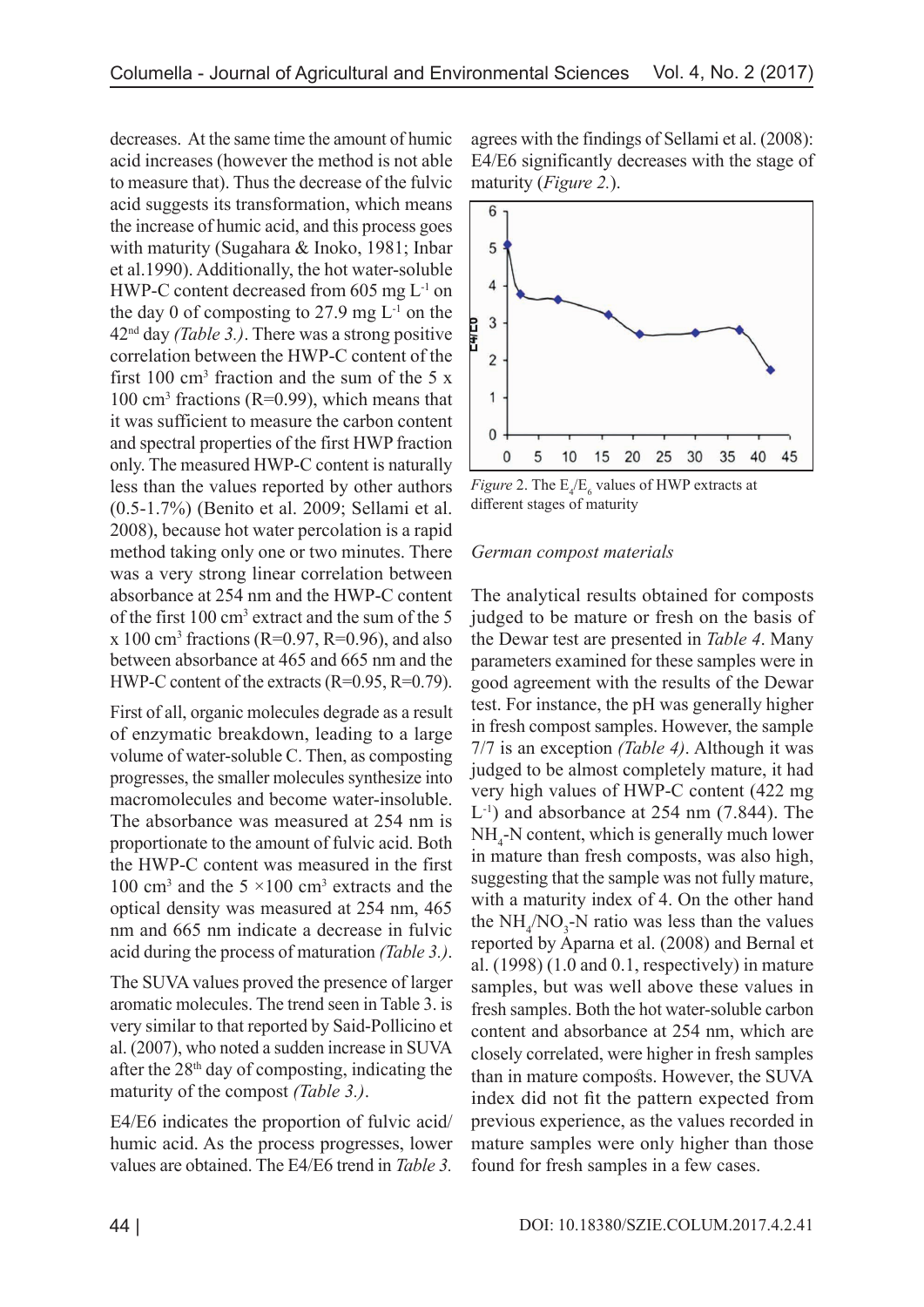|          |             |                |      | HWP-        | HWP-     | $NH_{4}-N/$ |             | Abs.254   |                                      |
|----------|-------------|----------------|------|-------------|----------|-------------|-------------|-----------|--------------------------------------|
|          |             |                |      |             |          |             |             |           |                                      |
| Sample   |             | Dewar test     | pH   | $NHr-N$     | $NO2-N$  | $NO2-N$     | HWP-C       | nm        | <b>SUVA</b>                          |
| Maturity | $C^{\circ}$ | value          |      | $mg L^{-1}$ | $mg L-1$ | $mg L^{-1}$ | $mg L^{-1}$ | $cm^{-1}$ | $L$ mg <sup>-1</sup> m <sup>-1</sup> |
| 7/1      | 30          | 5              | 7.2  | 2.40        | 97.94    | 0.0245      | 0.025       | 0.672     | 1.41                                 |
| 7/2      | 24          | 5              | 7.6  | 4.96        | 55.88    | 0.0887      | 0.089       | 1.743     | 3.48                                 |
| 7/3      | 26          | 5              | 8.3  | 4.34        | 39.48    | 0.1099      | 0.110       | 1.114     | 2.05                                 |
| 7/4      | 26          | 5              | 7.7  | 4.72        | 33.84    | 0.1395      | 0.139       | 1.466     | 1.98                                 |
| 7/5      | 23          | 5              | 7.6  | 11.26       | 61.86    | 0.1820      | 0.182       | 1.836     | 2.08                                 |
| 7/6      | 24          | 5              | 7.9  | 1.80        | 17.06    | 0.1055      | 0.106       | 2.05      | 2.65                                 |
| 7/7      | 39          | $\overline{4}$ | 8.2  | 55.72       | 1.00     | 55.720      | 421.96      | 7.844     | 1.86                                 |
| 5/1      | 55          | 2              | 8.5  | 23.50       | 1.00     | 23.50       | 23.500      | 3.355     | 2.00                                 |
| 5/2      | 54          | $\overline{2}$ | 8.4  | 28.96       | 1.00     | 28.96       | 28.960      | 4.456     | 2.02                                 |
| 5/3      | 57          | $\overline{2}$ | 8.6  | 26.60       | 9.20     | 2.8913      | 2.891       | 4.009     | 2.27                                 |
| 5/4      | 66          | 1              | 7.4  | 19.43       | 1.00     | 19.43       | 19.430      | 2.859     | 1.58                                 |
| 5/5      | 41          | 3              | 8.7  | 90.21       | 97.27    | 0.9274      | 0.927       | 3.498     | 1.95                                 |
| SzD5%    | 0.88        | 0.87           | 0.54 | 1.58        | 3.38     | 0.0014      | 3.08        | 0.43      | 0.4                                  |

*Table 4.* Selected characteristics (hot water extracted (HWP)-C and -N) and spectral properties of German compost materials

#### **Conclusions**

It may be concluded that the C content of hot water percolation (HWP) extracts clearly demonstrates the maturity stage of the composting process, in spite of the rapid extraction process. The results obtained for the two groups of composts demonstrate that the carbon content obtained from the hot water extraction method (HWP) is a good indication of the maturing process, similarly to the absorbance recorded at 254 nm, the SUVA index and the E4/E6 values, which decrease in hot water extracts when maturity is reached (with the exception of  $\text{SUVA}_{254}$ , which increases). The  $NH_4$ -N and  $NO_3$ -N values recorded for the hot water extracts also clearly

indicate the maturing process. It should be noted, however, that despite these tendencies, the quality of the raw compost materials also influences the values of these parameters. The simple HWP method (Füleky and Czinkota, 1993) can thus be recommended for a rapid, routine determination of compost maturity.

The main advantage of the HWP method is speed, since compost extracts can be prepared in a couple of minutes and measurements can be made rapidly. The quality of the starting material will influence the results, but as more details and data become available, the method has the potential to generate indicative values about the stage of compost maturity cheaply and rapidly.

### **References**

- Aparna C, Saritha P, Himabindu V, Anjaneyulu Y. (2008). Techniques for the evaluation of maturity for composts of industrially contaminated lake sediments. Waste Management. 28:1773-1784.
- Benito M, Masaguer A, Moliner A, Hontoria C, Almorox J. (2009). Dynamics of puring waste and spent horse litter co-composting as determined by chemical parameters. Bioresource Technology. 100: 497-500.
- Bernal MP, Paredes C, Sanchez-Monedero MA, Cegarra J. (1998). Maturity and stability parameters of composts prepared with a wide range of organic wastes. Bioresource Technology. 63: 91-99.
- Füleky G, Czinkota I. (1993). Hot Water Percolation (HWP): A New Rapid Soil Extraction Method. Plant and Soil. 157: 131-135.
- Füleky G, Kovács D, Alexa L, Dér S. (2003). Use of the hot water percolation (HWP) method for compost analysis. Fourth International Conference of ORBIT. Part 1: 267-275.